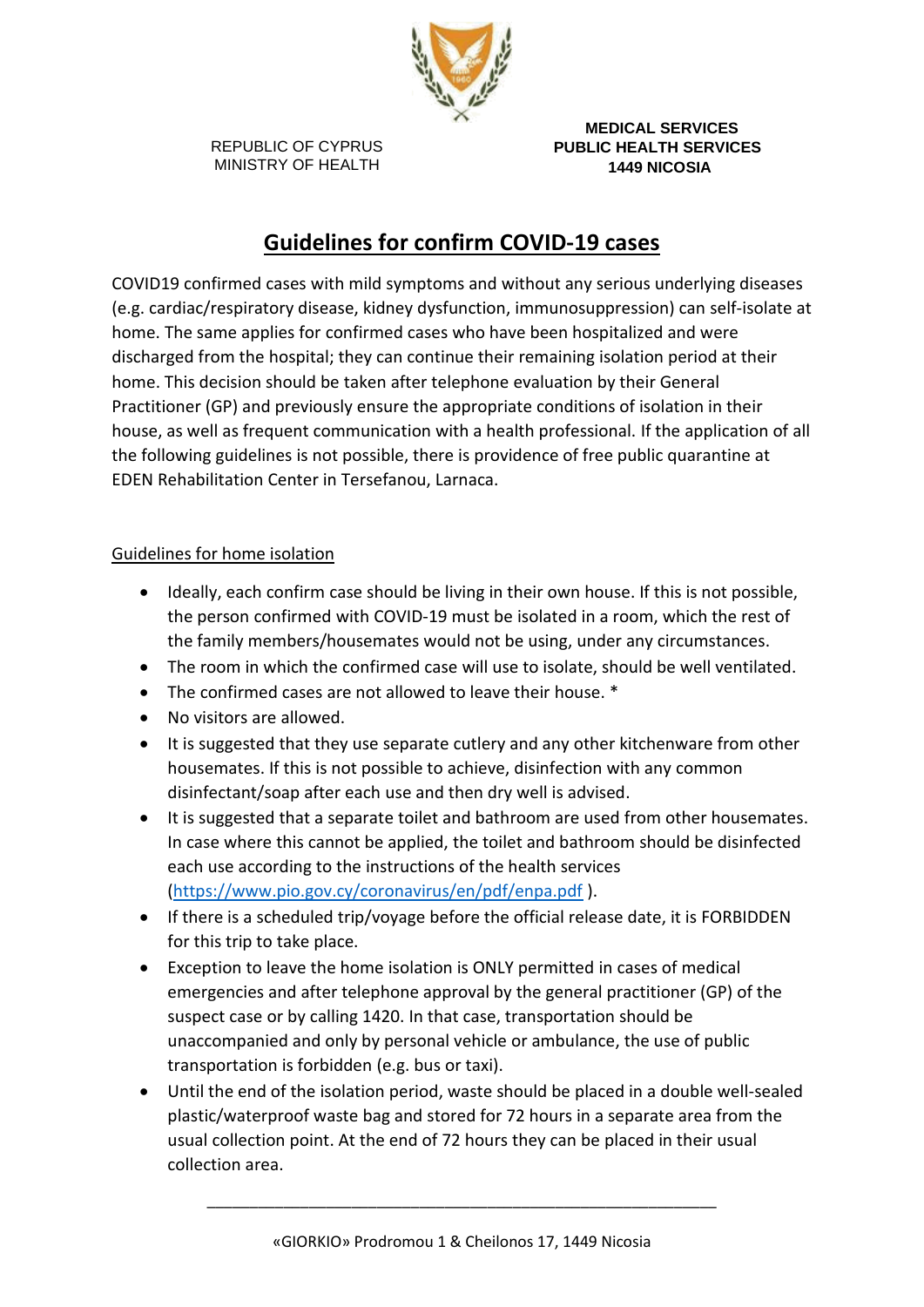

 **MEDICAL SERVICES PUBLIC HEALTH SERVICES 1449 NICOSIA**

### General Practitioner (GP)

- The confirmed cases must inform their GP for their positive result.
- Daily temperature monitoring is suggested from the individual.
- Frequent contact with the GP is suggested every 24 to 48 hours. If symptoms appear GP should be notified immediately.
- In the cases where a GP is not available, the patient can contact the 1420 hotline to report their symptoms.
- For the release protocol the case should contact the GP. In case the case doesn't have a GP in Cyprus, the case should call 22 605306.

#### Sick Leave

• The sick leave, where required, is issued by the GP.

#### The positive case detects and informs about his close contacts

Close contact is defined as:

- A person who lives with a confirmed case.
- A person who has had direct physical contact with a confirmed case (eg. handshake).
- A person who has had unprotected contact with confirmed infectious aerosols.
- A person who had face-to-face contact with a confirmed case at a distance of less than 2 meters and lasting more than 15 minutes.
- A person found indoors (eg classroom, cinema, hospital waiting areas, etc. with a confirmed case for more than 15 minutes and at a distance of less than 2 meters.
- A healthcare professional or other person providing health care in a COVID-19 case, or laboratory personnel handling a confirmed case sample without using the appropriate protective equipment or if there was a rupture in its integrity.
- Companion on an aircraft sitting up to two rows (in each direction) from a confirmed case, persons traveling together or caring for the patient, crew members serving the part of the airplane where the patient was sitting (possibly all passengers sitting in the same section) even all the passengers of the flight can be considered as close contacts if due to the existence of serious symptoms of the patient and movements of the patient in the aircraft entails a more extensive exposure)

The contact tracing procedure is only interested in finding the contacts that are in highest risk. Those individuals should have a close contact with a confirm case 2 days before the symptom onset date or 2 days before testing date for asymptomatic confirm cases.

The case should complete an Excel file

[\(https://www.pio.gov.cy/coronavirus/uploads/%CE%A3%CF%84%CE%BF%CE%B9%CF%87%](https://www.pio.gov.cy/coronavirus/uploads/%CE%A3%CF%84%CE%BF%CE%B9%CF%87%CE%B5%CE%AF%CE%B1%20%CE%A3%CF%84%CE%B5%CE%BD%CF%8E%CE%BD%20%CE%95%CF%80%CE%B1%CF%86%CF%8E%CE%BD%20%CE%9A%CE%9F%CE%99%CE%9D%CE%A9%CE%9D%CE%99%CE%9A%CE%97%CE%A3%20%CE%96%CE%A9%CE%97%CE%A3.xls)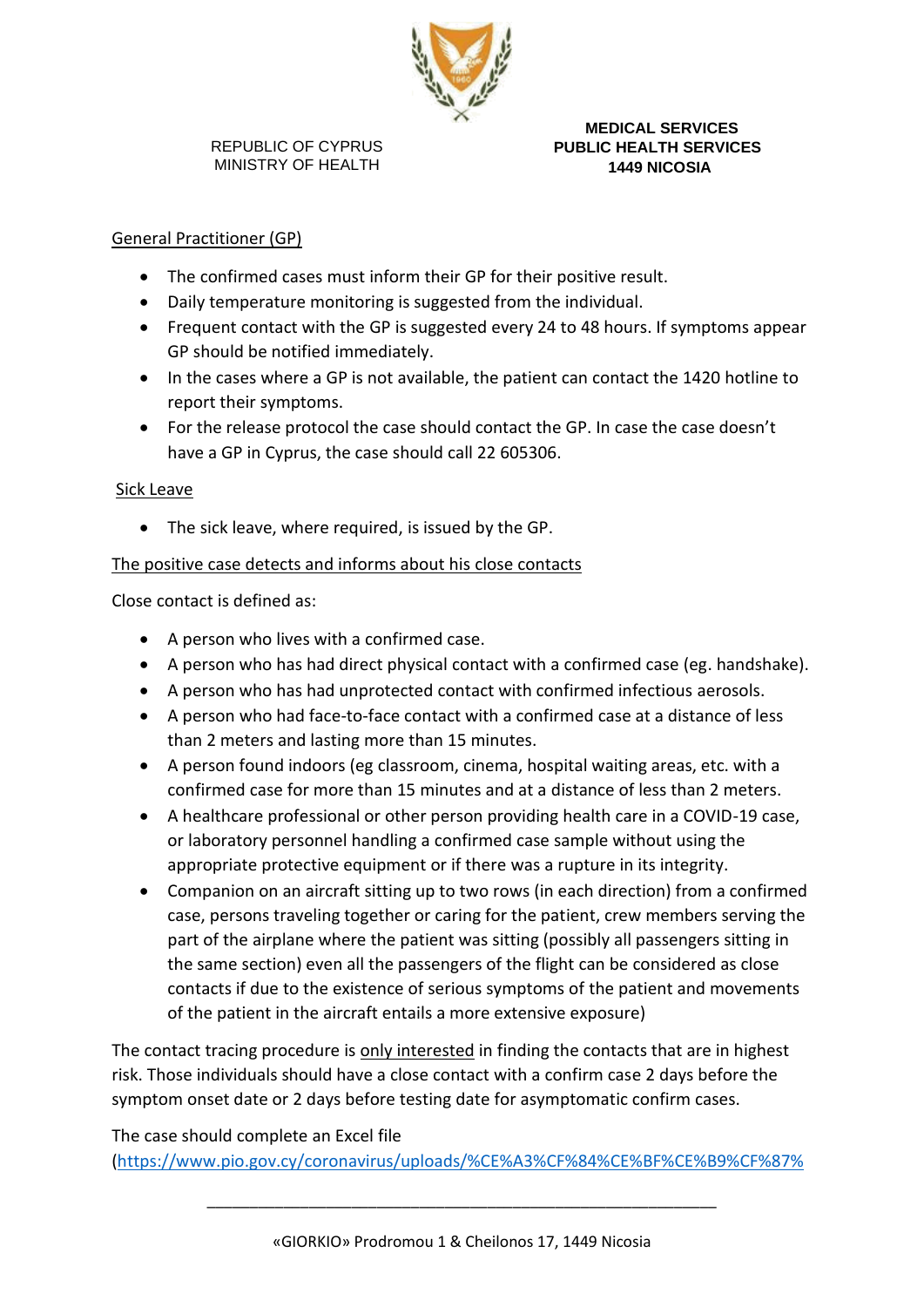

 **MEDICAL SERVICES PUBLIC HEALTH SERVICES 1449 NICOSIA**

[CE%B5%CE%AF%CE%B1%20%CE%A3%CF%84%CE%B5%CE%BD%CF%8E%CE%BD%20%CE%9](https://www.pio.gov.cy/coronavirus/uploads/%CE%A3%CF%84%CE%BF%CE%B9%CF%87%CE%B5%CE%AF%CE%B1%20%CE%A3%CF%84%CE%B5%CE%BD%CF%8E%CE%BD%20%CE%95%CF%80%CE%B1%CF%86%CF%8E%CE%BD%20%CE%9A%CE%9F%CE%99%CE%9D%CE%A9%CE%9D%CE%99%CE%9A%CE%97%CE%A3%20%CE%96%CE%A9%CE%97%CE%A3.xls) [5%CF%80%CE%B1%CF%86%CF%8E%CE%BD%20%CE%9A%CE%9F%CE%99%CE%9D%CE%A9](https://www.pio.gov.cy/coronavirus/uploads/%CE%A3%CF%84%CE%BF%CE%B9%CF%87%CE%B5%CE%AF%CE%B1%20%CE%A3%CF%84%CE%B5%CE%BD%CF%8E%CE%BD%20%CE%95%CF%80%CE%B1%CF%86%CF%8E%CE%BD%20%CE%9A%CE%9F%CE%99%CE%9D%CE%A9%CE%9D%CE%99%CE%9A%CE%97%CE%A3%20%CE%96%CE%A9%CE%97%CE%A3.xls) [%CE%9D%CE%99%CE%9A%CE%97%CE%A3%20%CE%96%CE%A9%CE%97%CE%A3.xls](https://www.pio.gov.cy/coronavirus/uploads/%CE%A3%CF%84%CE%BF%CE%B9%CF%87%CE%B5%CE%AF%CE%B1%20%CE%A3%CF%84%CE%B5%CE%BD%CF%8E%CE%BD%20%CE%95%CF%80%CE%B1%CF%86%CF%8E%CE%BD%20%CE%9A%CE%9F%CE%99%CE%9D%CE%A9%CE%9D%CE%99%CE%9A%CE%97%CE%A3%20%CE%96%CE%A9%CE%97%CE%A3.xls) ) and send it to [contacttracing@moh.gov.cy.](mailto:contacttracing@moh.gov.cy) All the contacts that does not meet the close contact criteria are considered low risk contacts and should not be included on the table.

The details of these people will be forwarded for a test and will be contacted from the corresponding department for the arrangement of the appointment within the following days, starting from the day we will receive the completed document. Simultaneously, they will receive a text message on their phones with the instructions for their isolation as well as the process of receiving the confirmation for their work absence.

Please inform your contacts to remain isolated until they receive the instructions.

Isolation instructions for close contacts can be found at the link [Isolation guidelines for](https://www.pio.gov.cy/coronavirus/uploads/Isolation%20guidelines%20for%20suspected%20COVID-19%20cases.pdf)  [suspected COVID-19 cases.pdf \(pio.gov.cy\)](https://www.pio.gov.cy/coronavirus/uploads/Isolation%20guidelines%20for%20suspected%20COVID-19%20cases.pdf)

Instructions for the completion of the file:

Fill the name and the id/passport number of the positive case on the first row, yellow area (above the table).

The close contacts should be included on the table below. Each detail should be written in a separate cell under the corresponding title of each column and in the given format, where applied (e.g. Mobile Telephone Number and Date of Birth). In the column "Province of Residence" there is a drop-down list to choose from. The Province of Residence is required so that the appointments are booked accordingly by the Public Health Services.

With regards to the telephone number, it is required so that we can communicate with your contacts.

On the Type of Contact column, it is important to select from the drop-down list for the contact you had with each person separately, as well as the date of the last contact you had with them, so that the investigation can be easily processed through.

On the last column, you may include anything you would like to mention to our unit, or anything that you consider important for us to know.

We emphasize the fact that it is essential to include ALL of your CLOSE CONTACTS, so that they can be evaluated and given the correct instructions for the safety of the public health and to avoid further dispersion of the virus in our community.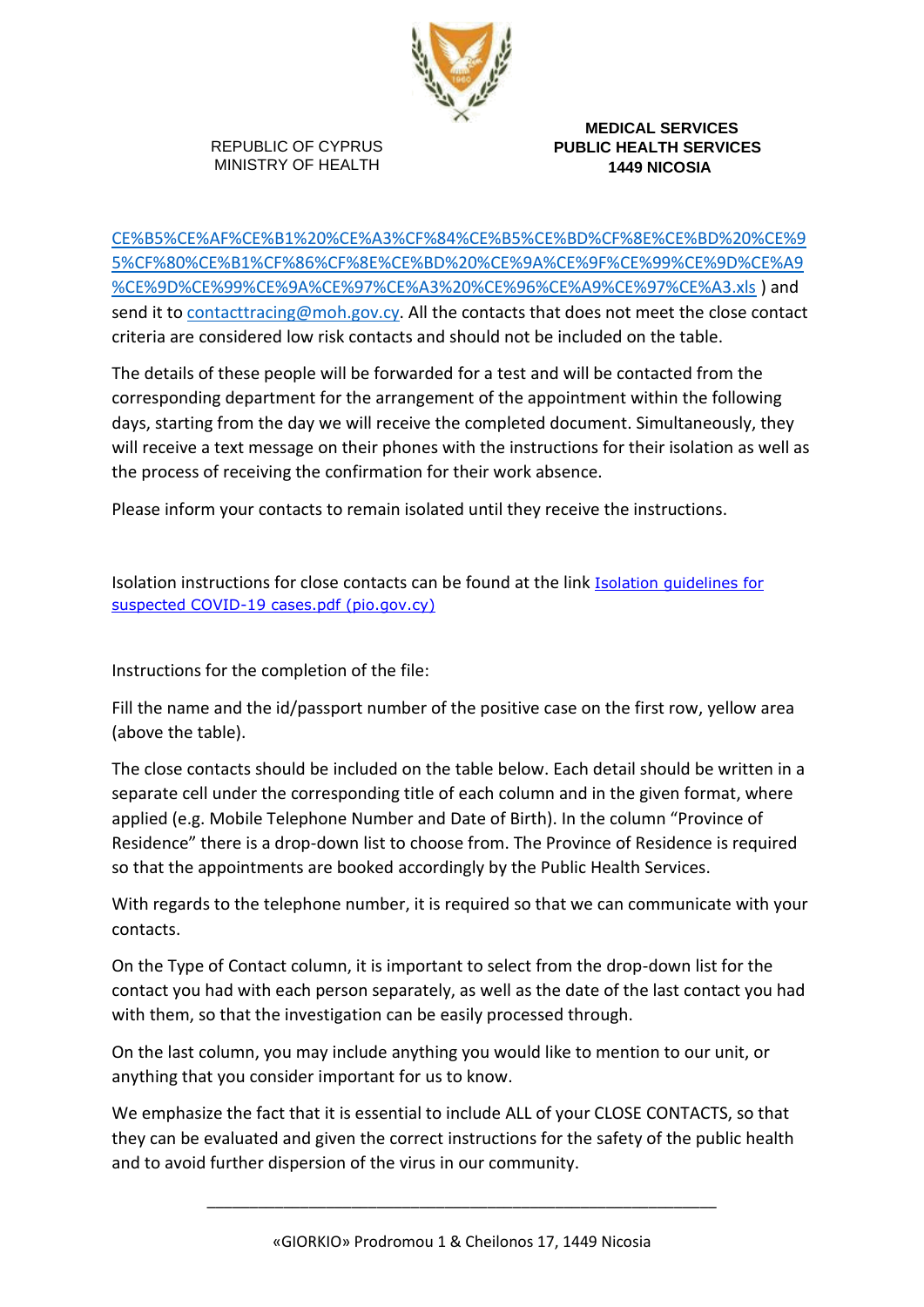

 **MEDICAL SERVICES PUBLIC HEALTH SERVICES 1449 NICOSIA**

The people included on this list will be scheduled for a test and will remain in isolation for 14 days, regardless of the test result.

It is very important that you complete the details of your contacts correctly, otherwise any communication with them will be impossible and their appointment will not be booked. for the completion of the document:

Please fill the name and the id/passport number of the positive case on the first row, yellow area (above the table).

The close contacts should be included on the table below. Each detail should be written in a separate cell under the corresponding title of each column and in the given format, where applied (e.g. Mobile Telephone Number and Date of Birth). In the column "Province of Residence" there is a drop-down list to choose from. The Province of Residence is required so that the appointments are booked accordingly by the Public Health Services.

With regards to the telephone number, it is required so that we can communicate with your contacts.

On the Type of Contact column, it is important to select from the drop-down list for the contact you had with each person separately, as well as the date of the last contact you had with them, so that the investigation can be easily processed through.

On the last column, you may include anything you would like to mention to our unit, or anything that you consider important for us to know.

We emphasize the fact that it is essential to include ALL of your CLOSE CONTACTS, so that they can be evaluated and given the correct instructions for the safety of the public health and to avoid further dispersion of the virus in our community.

The people included on this list will be scheduled for a test and will remain in isolation for 14 days, regardless of the test result.

It is very important that you complete the details of your contacts correctly, otherwise any communication with them will be impossible and their appointment will not be booked.

# **For general information, contact 1412 (08:00-20:00).**

# **To report any symptoms, contact your GP or 1420 hotline (24 hours).**

**For any further instructions and clarifications, contact the Contact Tracing Team 22771923 ή στο email contacttracing2@moh.gov.cy.**